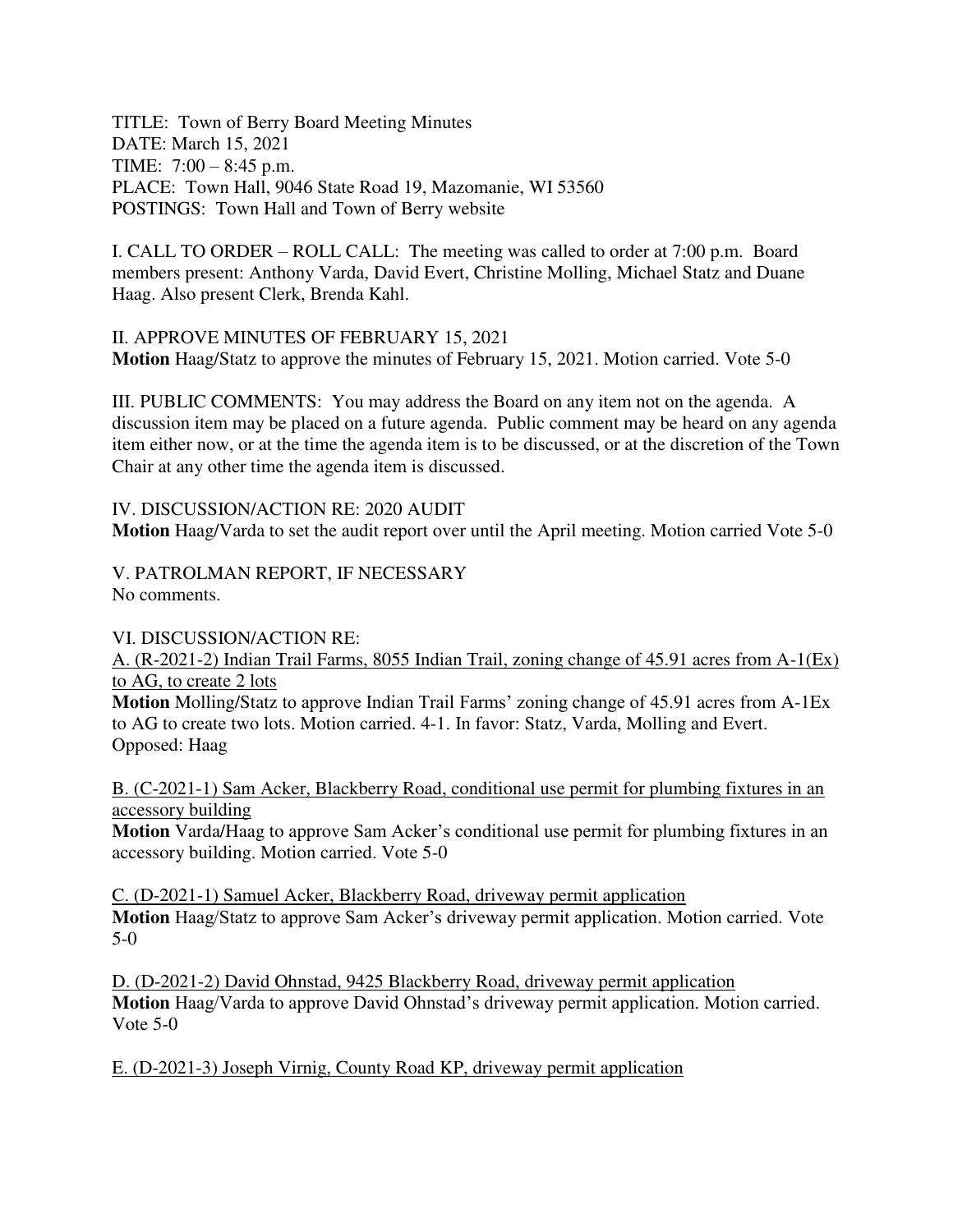**Motion** Varda/Haag to approve Joseph Virnig's driveway permit application. Motion carried. Vote 5-0

VII. DISCUSSION/ACTION RE: APPROVAL OF FINAL CERTIFIED SURVEY MAP FOR INDIAN TRAIL FARMS, SECTION 12

**Motion** Varda/Statz to approve the final certified survey map for Indian Trail Farms. Motion carried. Vote 4-0. Haag abstained.

VIII. DISCUSSION/ACTION RE: AGREEMENT FOR JURISDICTIONAL TRANSFER OF A PORTION OF NORTH HILL POINT ROAD AND A PORTION OF BREWERY ROAD FROM THE TOWN OF BERRY TO THE VILLAGE OF CROSS PLAINS **Motion** Varda/Haag to separate the two jurisdictional transfers and take them up as two different issues. Motion carried. Vote 5-0

**Motion** Varda/Haag to approve the Jurisdictional Transfer of a portion of North Hill Point Road from the Town of Berry to the Village of Cross Plains. Motion carried. Vote 5-0

**Motion** Haag/Statz to decline the Jurisdictional Transfer of a portion of Brewery Road from the Town of Berry to the Village of Cross Plains. Motion carried. Vote 5-0

IX. DISCUSSION/ACTION RE: REVIEW AND CONSIDER INFORMATION SUBMITTED BY THE ATV CLUB

Discussion only. Recommended the ATV club talk to a Senator to add a trailer bill to the current state budget to remove the strict conformity clause in the ATV statute.

X. DISCUSSION/ACTION RE: RESOLUTION COMMENDING THE SERVICE OF DANE COUNTY SHERIFF DAVID MAHONEY

**Motion** Varda/Statz to adopt the resolution commending the service of Dane County Sheriff David Mahoney. Motion carried. Vote 4-0. Haag abstained.

XI. DISCUSSION/ACTION RE: PROPOSED CUL-DE-SAC ON WHIPPOORWILL ROAD Discussion only. The town will not use condemnation to acquire land. Any cul-de-sac will have to be on right-of-way or donated property and if the land is donated in the town then the board will consider contributing our proportional share.

## XII. DISCUSSION/REVIEW/ACTION RE: TOWN ENGINEER

**Motion** Varda/Evert to allow the Highway Commissioner/Town Chair the option of using either MSA Professional Services or Jewell Associates Engineers on future projects. Motion carried. Vote 5-0

XIII. DISCUSSION/ACTION RE: PLAN 2021 ROAD PROJECTS **Motion** Haag/Evert to set over planning the 2021 Road Projects until the April meeting. Motion carried. Vote 5-0

XIV. BUDGETARY MATTERS A. Discussion/action re: Payment of bills